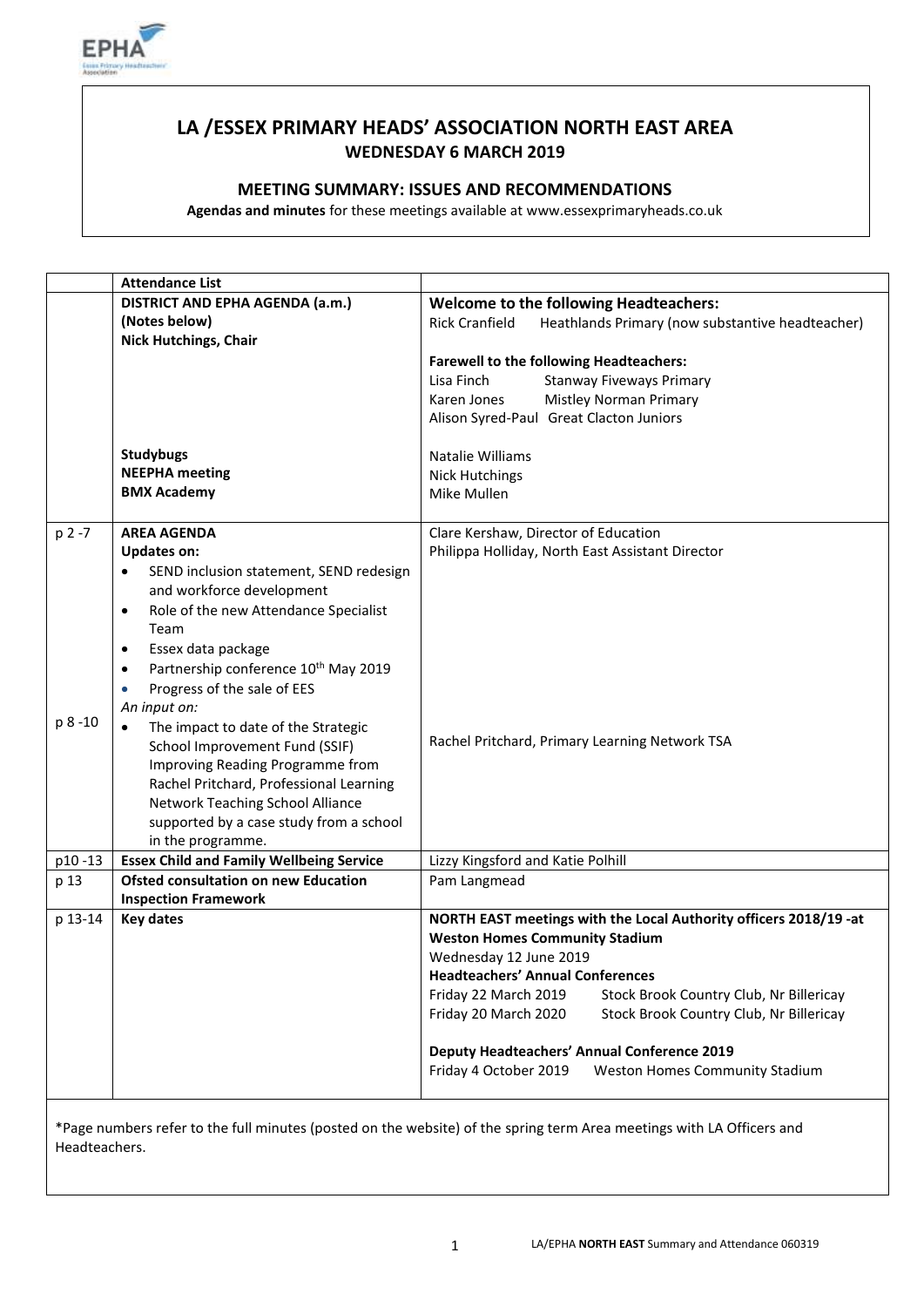

# **LA /ESSEX PRIMARY HEADS' ASSOCIATION NORTH EAST AREA DISTRICT AND AREA MEETING Wednesday 6 March 2019 ATTENDANCE**

#### **Present**

Jackie Halliday Messing School **LA Officers**

Sue Bardetti **Holland Haven Primary Lorraine Laudrum** Braiswick Primary Simon Billings St John's Green Primary David Larner Suzie Bliss **Suzie Bliss** Walton-on-the-Naze Primary Susan Locke Milldene Primary Gavin Bradley **Mite Hall Academy** Rebecca McCutcheon Monkwick Juniors Toby Bull The Bishop William Ward CE Primary Gail Burns St Michael's Primary & Nursery Carl Messer St George's New Town Juniors Tracey Caffull Great Bentley Primary **Amanda Mitchelson** Old Heath Primary Alex Candler **Lexden Primary Community Constrained Matthew Moseley** Holland Park Primary Mark Carter-Tufnell St Osyth CE Primary Stephanie Newland Rolph CE Primary Tracy Cooke Great Bentley Primary James Newell Wix and Wrabness Primary Brian Combes Stanway Primary School Samantha Norfolk Alton Park Juniors Ruth Cornell Kings Ford Infants & Nursery | Donna Parker Ardleigh St Mary's CE Primary Rick Cranfield **Heathlands CE Primary Faula Pemberton** Hazelmere Juniors Sarah Crookes Change Schools Partnership Richard Potter Home Farm Primary Ceri Daniels **Holy Trinity CE Primary** Clare Sampson Roach Vale Primary Sarah Dukelow Alresford Primary Reference Leesa Sharpe Broomgrove Juniors Abbie Fairbairn Lawford Primary **Susan Shipp Friars Grove Primary** Susan Shipp Friars Grove Primary Lisa Finch Stanway Fiveways Primary Jakki Sibley Fordham All Saints CE Primary Clare French Kendall CE Primary Alison Syred-Paul Great Clacton CE Juniors Donna Gaffney Layer-de-la-Haye Primary Steven Turnbull Hazelmere Infants & Nursery Alan Garnett **North Primary & Nursery Craig Twin** St John's CE Primary Alison Grigg **Broomgrove Infants** Tania Wright Mersea Island School Claire Holmes Monkwick Infants & Nursery **In Attendance**  Julia Hunt Brightlingsea Primary Pam Langmead EPHA Professional Officer Nick Hutchings Hamilton Primary/NE Chair Rachel Pritchard Primary Learning Network Julie Ingram Chappell CE Primary Nathalie Wyatt Essex Reading Project Jackie Irwin **Engaines Primary** Natalie Williams Studybugs Chris Joy **Hamford Primary Academy** Mike Mullen BMX Academy Laura Khine **Boxted St Peter's CE Primary** Julie Sarti **Colne Engaine Primary** Julie Sarti Colne Engaine Primary Karen Jones Mistley Norman CE Primary

Clare Kershaw Director of Education Philippa Holliday **North East Assistant Director Apologies** Ros Somerville Head of SEND North East Lehla Abbott St George's Infant & Nursery Kerry McGrory SE Partner (North East) | David Milligan Gosbecks Primary Anthony Kearne SE Partner (North East) Liz Bartholomew The Mayflower Primary Elizabeth Kingsford Essex Child and Family Well-being Service Thea Roper **ECFWS** ECFWS Belynda Fellows St James CE Primary Jo Alexander **ECFWS** ECFWS Suzy Ryan

Ian MacDonald Joanna Marshall

Debbie Griggs

Natasha Bennett Two Villages Primary Sally Leung Montgomery Infants & Nursery<br>Simon Billings St John's Green Primary David Larner Dedham CE Primary Elmstead Primary Tendring Primary

Kevin Wilby **ECC** ECC ECC ECC ECC ECC ECC ECC ECCC ECCC ECCCCLOBET ECCCCLOSE ECCCCLOSE ECCCCLOSE ECCCCLOSE ECCCCLOSE ECCCCLOSE ECCCCLOSE ECCCCLOSE ECCCCLOSE ECCCCLOSE ECCCCLOSE ECCCCLOSE ECCCCLOSE ECCCCLOSE ECCCCLOSE ECCCC Diane Fawcett St Andrew's CE Primary, Weeley

> Fingringhoe Primary Myland Primary

Note: If your attendance or apologies have not been noted please contact the EPHA Professional Officer at [pam@langmead.me.uk](mailto:pam@langmead.me.uk) for amendment.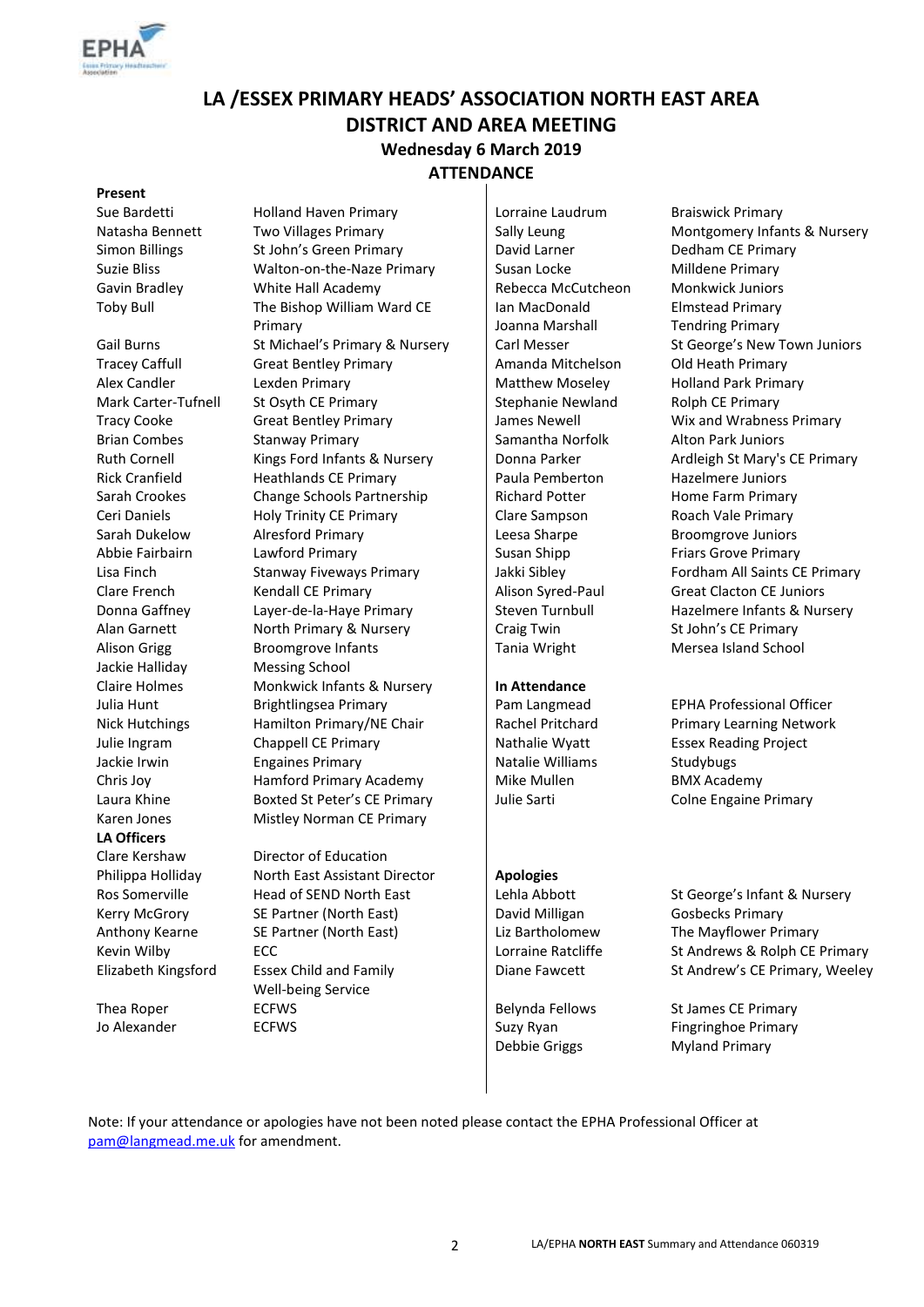

#### **NORTH EAST EPHA AREA MEETING MINUTES 6 March 2019**

#### **1. WELCOME**

Nick Hutchings, NEEPHA Chair, welcomed headteachers to the meeting.

## **Welcome to the following Headteachers:** Rick Cranfield Healthlands Primary (now substantive headteacher)

#### **Farewell to the following Headteachers:**

| Lisa Finch        | <b>Stanway Fiveways Primary</b>                          |
|-------------------|----------------------------------------------------------|
| Karen Jones       | Mistley Norman Primary (moving to Great Clacton Juniors) |
| Alison Syred-Paul | <b>Great Clacton Juniors</b>                             |

Nick congratulated Sally Leung, Headteacher at Montgomery Infants, on being awarded Primary Headteacher of the Year in the recent Essex Teaching Awards. Nick noted that Sally is the fourth North East headteacher in recent years to be the Primary Headteacher of the Year.

#### **2. STUDYBUGS**

Natalie Williams attended the meeting to present Studybugs, a unique, free service for schools and parents. Working with the NHS and other public health organisations, it helps improve children's health and school attendance. Studybugs helps maintain high attendance by improving children's health. The optional attendance add-on takes things further, freeing up hours every day of staff time, and providing live information and tools to enable staff to be as effective as possible in tackling the underlying causes of pupil absence.

50 schools in Essex are currently signed up to use Studybugs. An additional service – Studybugs Well-being - is being launched next term.

Register for free at<https://studybugs.com/about/schools>

**<https://studybugs.com/>**

#### **3. NORTH EAST EPHA UPDATE**

#### **a) North East Social Care/Education Forum**

Nick Hutchings reminded headteachers about the regular Social Care/Education forum meetings that are held in order to give school leaders the opportunity to meet and discuss issues with officers from the Essex Children and Families Service.

He noted that at the last meeting there was a discussion about the need for schools to provide evidence that children have attended GP appointments, but families are now being told that practices will charge £25 for a letter stating that they have attended the surgery. Nick suggested that a proforma attendance letter could be shared with GP surgeries, which simply requires a signature from an administrator to prove that a child has attended. It was **AGREED** unanimously that this proforma should be shared with CCGs and GPs should be asked if they would accept this system.

#### **b) Evaluations of the meeting**

Nick asked headteachers to fill out the evaluation forms for the meeting. The LA has introduced a new format to include case studies and good practice sessions, and EPHA wants to ensure that this, and other parts of the meeting are useful and welcomed by heads. EPHA will use the evaluations of the meetings to decide future content.

#### **c) School funding campaign**

Alan Garnett, headteacher at North Primary, gave a speech about school funding cuts, and asked headteachers a number of questions.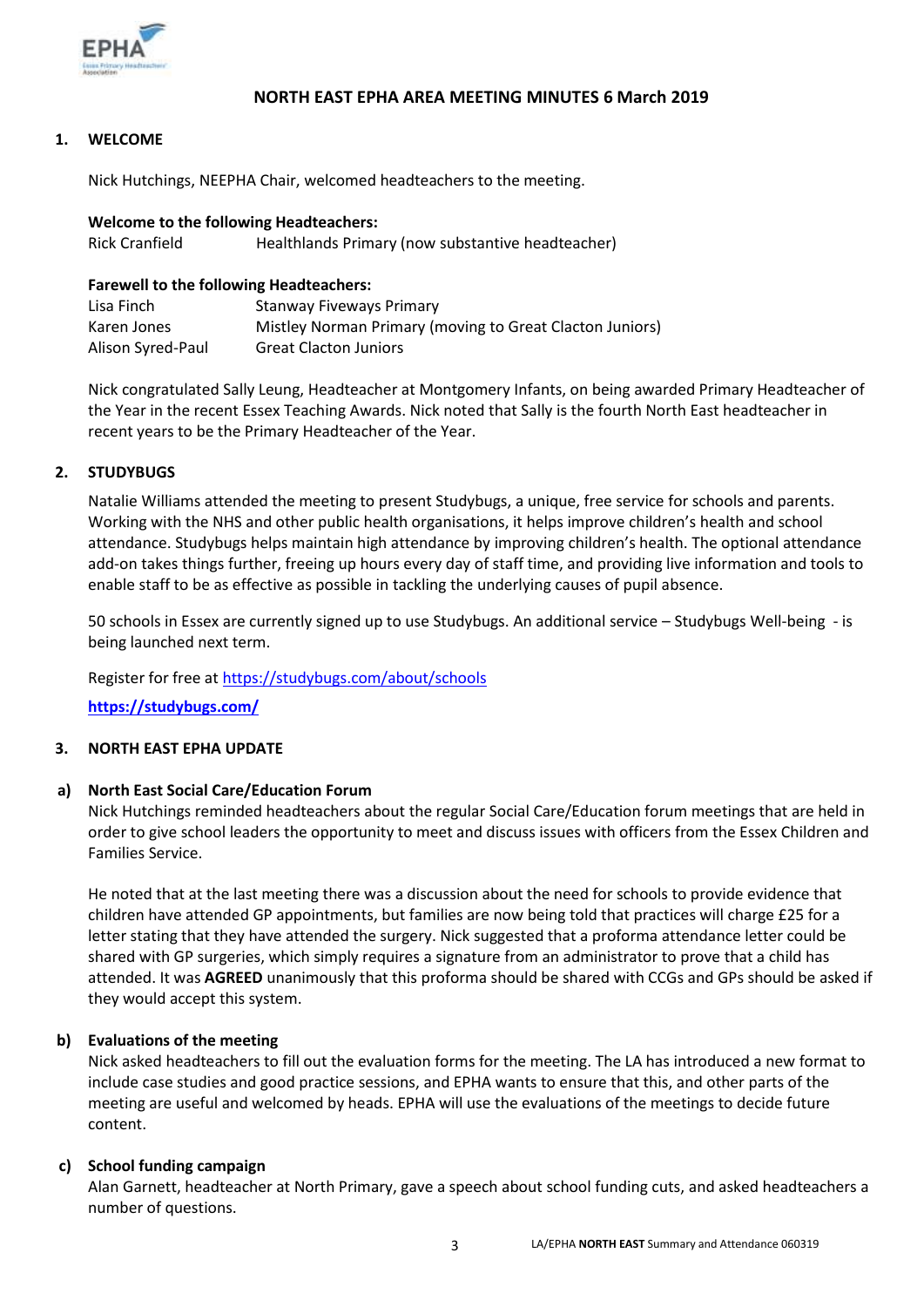

He gave a definition of the word POIKILOTHERMIC which he related to the current experience of school funding. Amphibians are poikilothermic.

Their body temperatures adapt automatically to changes in their environment without their noticing. Theoretically you could put a frog in a pan of cold water and bring it gently to the boil, cooking the creature to death before without realising.

That pan of gradually warming water is your school and that frog is you.

Now the water is boiling is it any wonder little froglets don't want to jump in.

### **Alan asked the following Stand up Questions**

Have you had to make staff redundant? *– around a third of headteachers responded "yes"* Are you having to make staff redundant in the coming year? *- around a third of headteachers responded "yes"*

Are you not replacing staff when they leave? – *a majority of headteachers responded "yes"*

Are you putting less into your budgets for buildings upkeep than you have done in previous years? – *a majority of headteachers responded "yes"*

Are you doing somebody else's job in part or full on top of your own on a regular basis? All of the headteachers responded "yes"

#### **Alan then asked whether headteachers were aware of the National Governors' Association Campaign week, which had taken place the week before.**

Had you heard of the NGA Campaign Week before it happened? *– only Colchester heads who had been informed by Alan had done so.*

Did your governing body discuss participating in the NGA Campaign Week? *Very few*

Did your governing body participate in the NGA Campaign Week? *Very few*

Did they attend the rally in London? *One or two*

Did they write a letter to their MP? *A few*

Did they hold a meeting with their MP? *A few*

Did they contact the press? *A few*

Unfortunately, it is clear that the communication about the NGA campaign week was poor.

Alan noted that a letter has recently gone to Chairs of Governors, via their headteachers, from David Milligan, headteacher at Gosbecks Primary, inviting them to a meeting on Thursday 21<sup>st</sup> March, to discuss school funding cuts. Will Quince, Colchester MP (who was one of the few Conservative MPs who took part in the debate about school funding in the House of Commons on Monday 4<sup>th</sup> March) will attend that meeting, and it is hoped that other Essex MPs may also attend. Will Quince has started a petition and is encouraging schools to sign up to it.

The NAHT is holding a meeting on Tuesday 19<sup>th</sup> March at The Ivy Hotel in Margaretting.

**d) The Spring term EPHA newsletter**, including the remaining meeting dates for the 2018/19 school year, was circulated to headteachers at the meeting -these can also be found on the Newsletter page of the EPHA website [www.essexprimaryheads.co.uk.](http://www.essexprimaryheads.co.uk/)

## **e) Conferences**

Headteachers were reminded that the Headteachers' conference will be held on Friday 22 March 2019 at Stock Brook Country Club (key note speakers Lord Robert Winston, Mick Waters and Adam Kay) and the annual Deputy Headteachers' conference will be held on Friday 4 October 2019 at Weston Homes Community Stadium.

The headteachers' conference is now over-subscribed and Pam Langmead apologised to those headteachers who had not managed to secure a place this year. Next year's annual headteacher conference will be held at Stock Brook Country Club on Friday 20<sup>th</sup> March 2020.